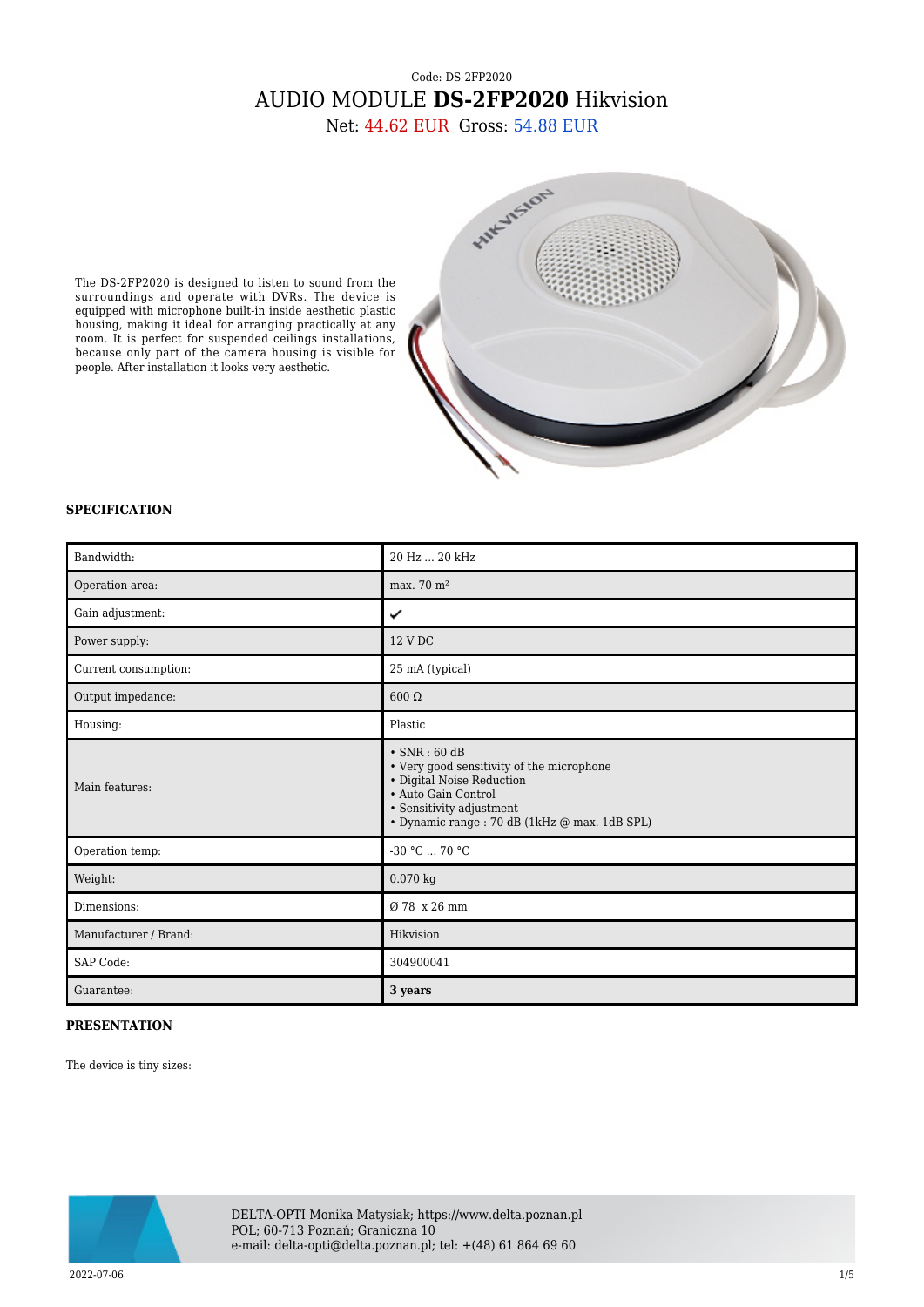

Front view:



Mounting side view:



DELTA-OPTI Monika Matysiak; https://www.delta.poznan.pl POL; 60-713 Poznań; Graniczna 10 e-mail: delta-opti@delta.poznan.pl; tel: +(48) 61 864 69 60

2022-07-06 2/5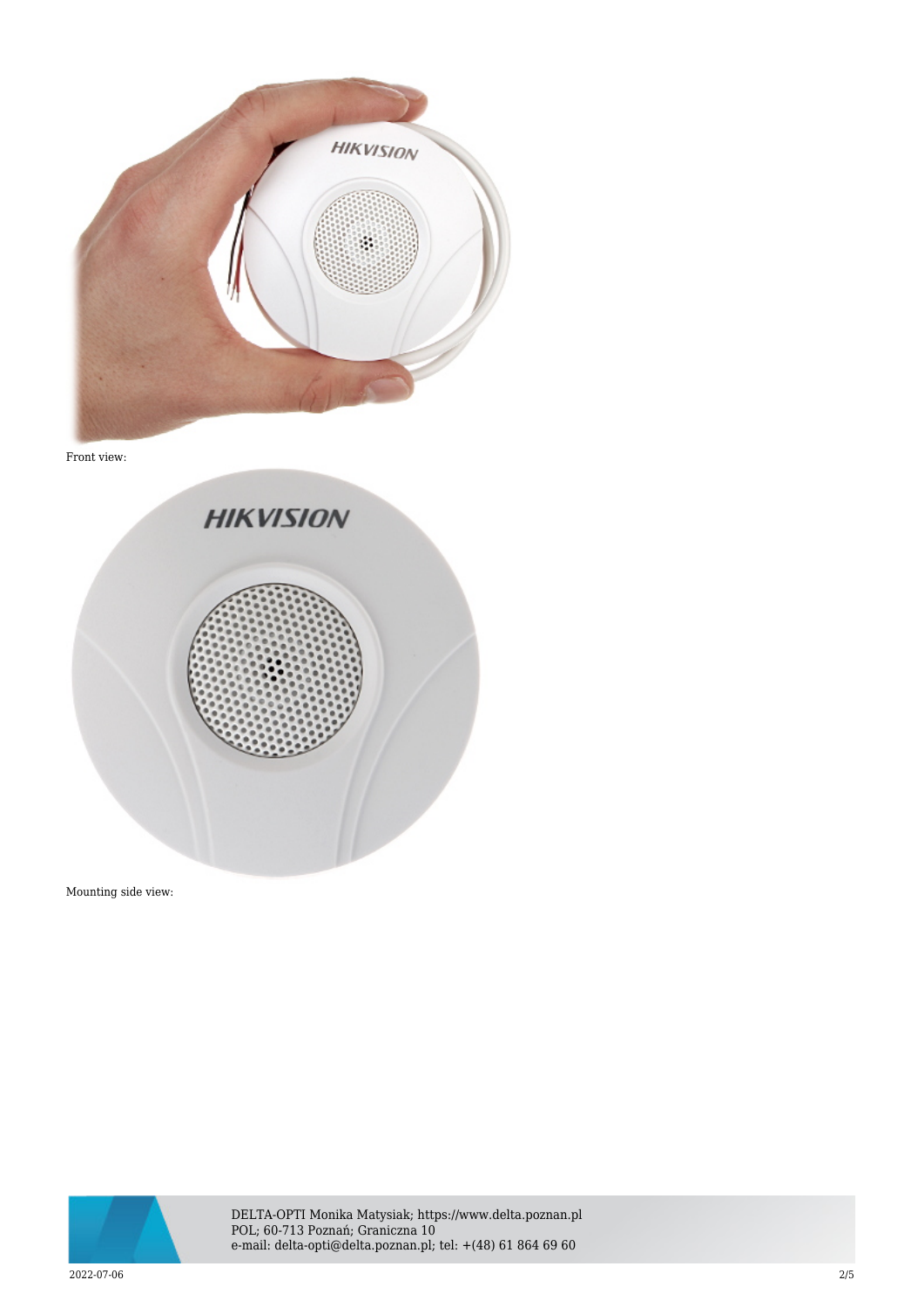

Gain adjustment:



DELTA-OPTI Monika Matysiak; https://www.delta.poznan.pl POL; 60-713 Poznań; Graniczna 10 e-mail: delta-opti@delta.poznan.pl; tel: +(48) 61 864 69 60

2022-07-06 3/5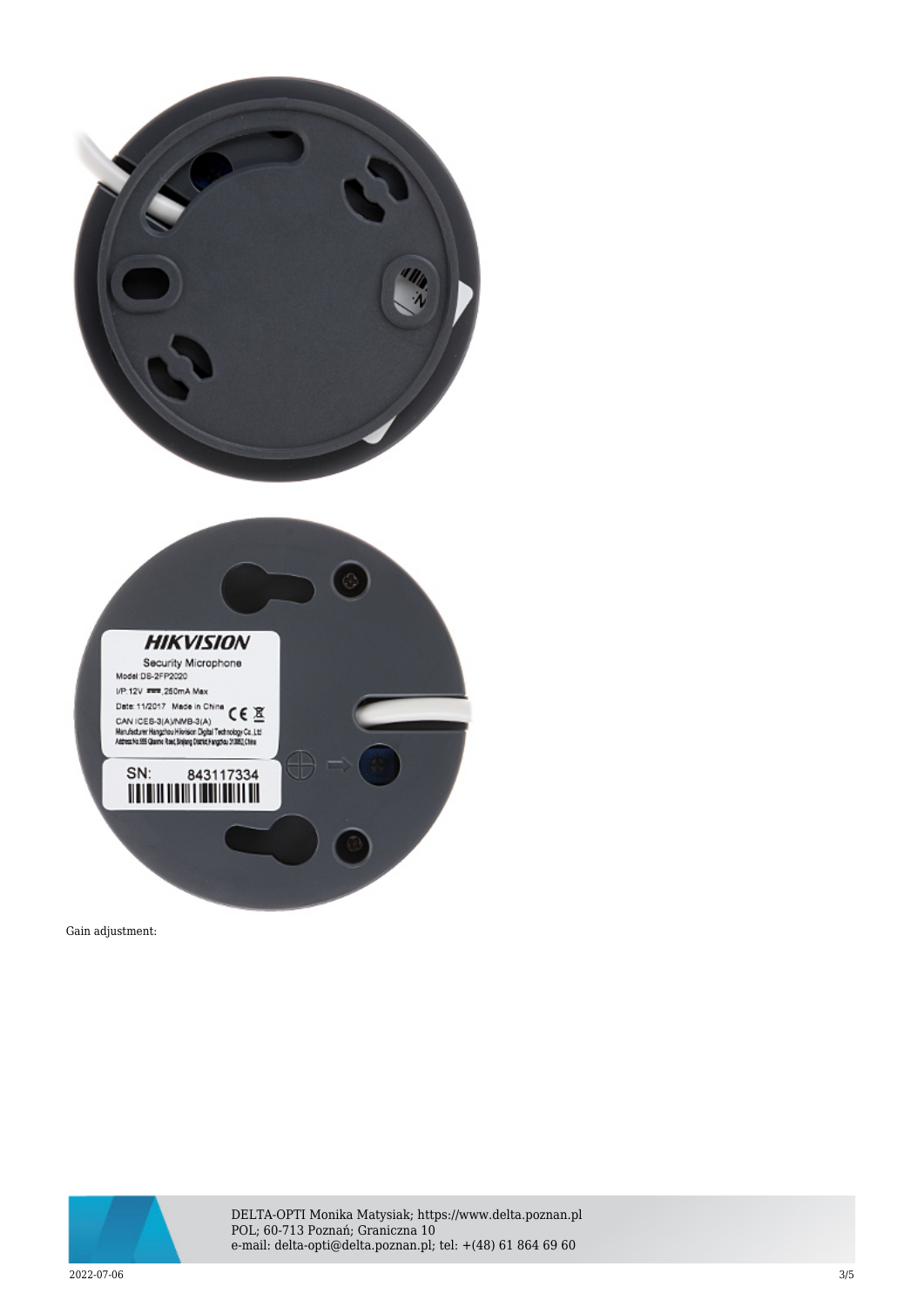



Connectors:





DELTA-OPTI Monika Matysiak; https://www.delta.poznan.pl POL; 60-713 Poznań; Graniczna 10 e-mail: delta-opti@delta.poznan.pl; tel: +(48) 61 864 69 60

2022-07-06 4/5